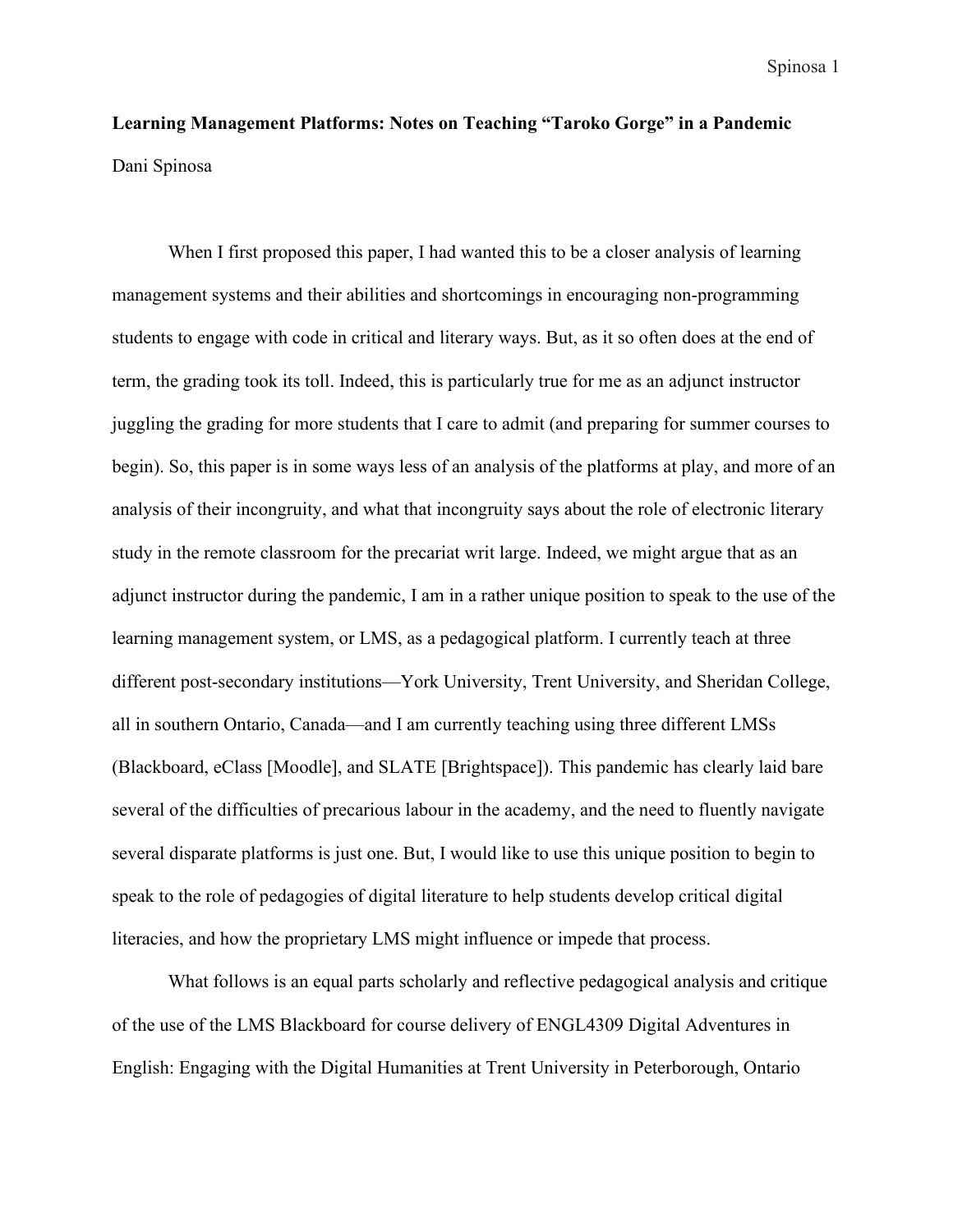which I managed all while still living in Toronto. ENGL4309 is a fourth-year seminar that is marketed primarily as a course in digital humanities tools for the study of literature and the digital literary. As far as I understand it, this was the first year that Trent was able to mount such a course. Incidentally, they found themselves without a digital humanist available to direct the course at the time of its offering and brought me on as contract faculty to prepare and direct the course. One of the DH tools that I used as a part of a module on digital literatures is Nick Montfort's "Taroko Gorge" and the many remixes thereof. By situating this classic work of electronic literature in this way, my goal was to treat the programming language of "Taroko Gorge" and the popularity of its remixes as a DH tool, and to thus follow in the excellent arguments made recently about electronic literature as digital poetics.

These arguments are compiled exhaustively in Dene Grigar and James O'Sullivan's recent volume, *Electronic Literature as Digital Poetics* (2020). In the introduction to this collection, Grigar argues persuasively that "electronic literature is the logical object of study for digital humanities scholars who have, by the second decade of the twenty-first century, cut their teeth on video games, interactive media, mobile technology, and social media networks; are shaped by politics of identity and culture; and able to recognize the value of storytelling and poetics in any medium" (3). Indeed, as Scott Rettberg has argued, "both 'electronic literature' and 'digital humanities' are loosely defined not by their attachment to a historic period or genre but by a general exploratory engagement with the contemporary technological apparatus" (p. 127). So, as a part of one of the electronic literature modules for this course, I asked my students to remix "Taroko Gorge," as we did when I first encountered the work through the Digital Humanities Summer Institute (DHSI) several years before through Dene Grigar and others. And, indeed, as one reviewer of the proposal for this paper remarked, "The 'Taroko Gorge' remix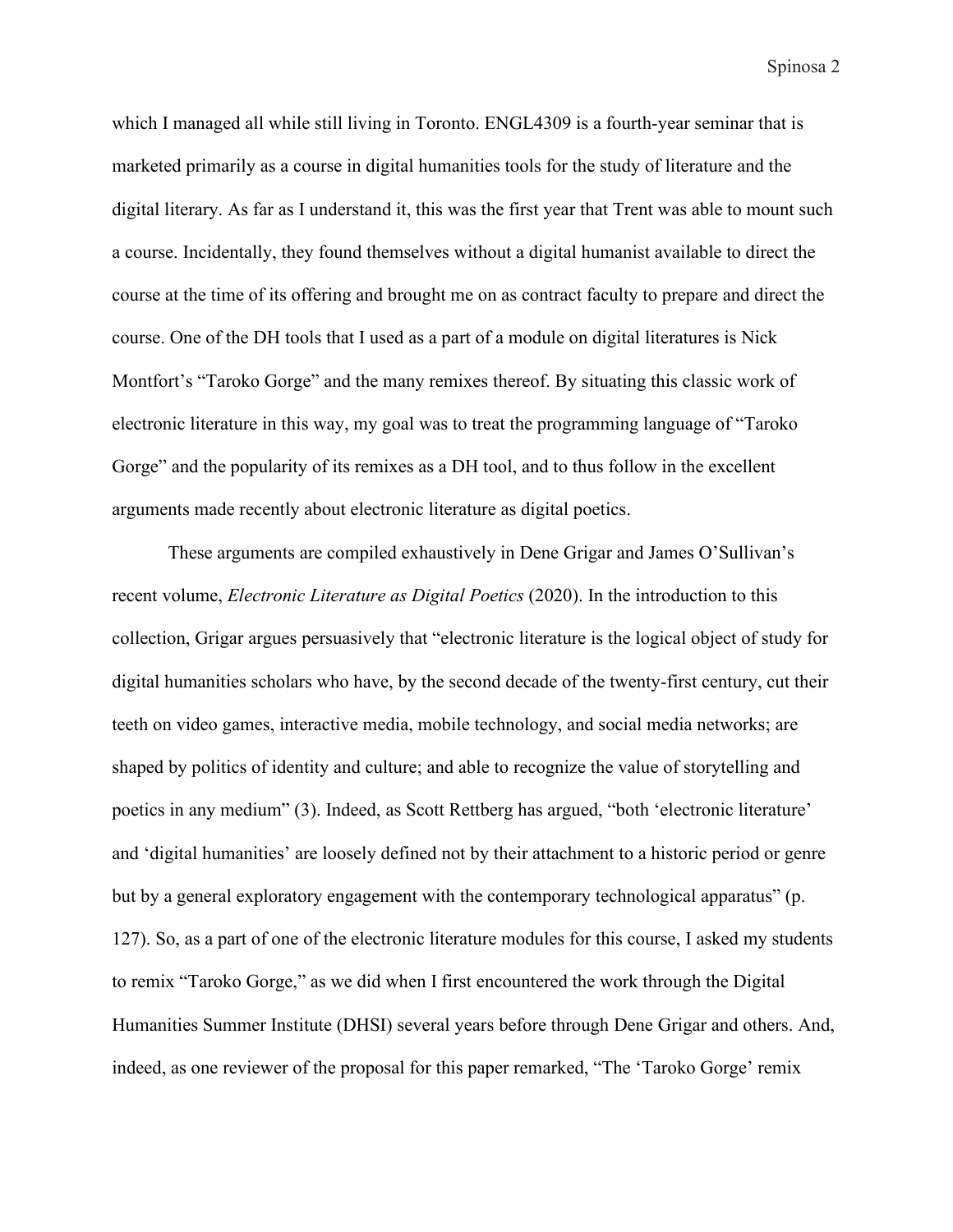assignment is an enduring piece of e-literary pedagogy for good reason." I wanted to position the reading, adjusting, and remixing of the code of "Taroko Gorge" as a *tool* of digital humanities scholarship, to take for granted the fact that an ability to recognize and read code as a cornerstone of both digital humanities and electronic literature.

However, extending this classic electronic literature activity to upper-year students who were, prior to that point, completely unfamiliar with the field of electronic literature, and most of whom had never interacted with code before at all, proved to be difficult. I am sure I am preaching to the choir here, but it bears mentioning that the diversity of access tools (software and hardware) that students use to engage in their online courses make the already difficult task of encouraging liberal arts students, most of whom know basically nothing about programming, and some of whom have difficulties using technology more generally, to mess with the JavaScript and the CSS of "Taroko Gorge"'s remixable code. I was expecting these difficulties. But, what I was not quite expecting—or not expecting in this way—were the difficulties of trying to use the required LMS to share material. That is, in training for pandemic remote teaching, I was informed of Trent's request—as a relatively small institution—that instructors use the proprietary software Yuja to record and share all lecture materials on the Blackboard LMS and to use Leganto to share all possible readings through the library. In other words, Trent wanted to make sure, where possible, that instructors were using the internal proprietary software to save on server space, to streamline work for IT, and to standardize pedagogical practices cross the disciplines. These were requests that I, as a first-time contract instructor at the university, was worried about circumventing for fear of jeopardizing future offers from the department.

Indeed, one of the most important difficulties of this assignment, indicating barriers to access for student and instructor alike, was attempting this project using the proprietary software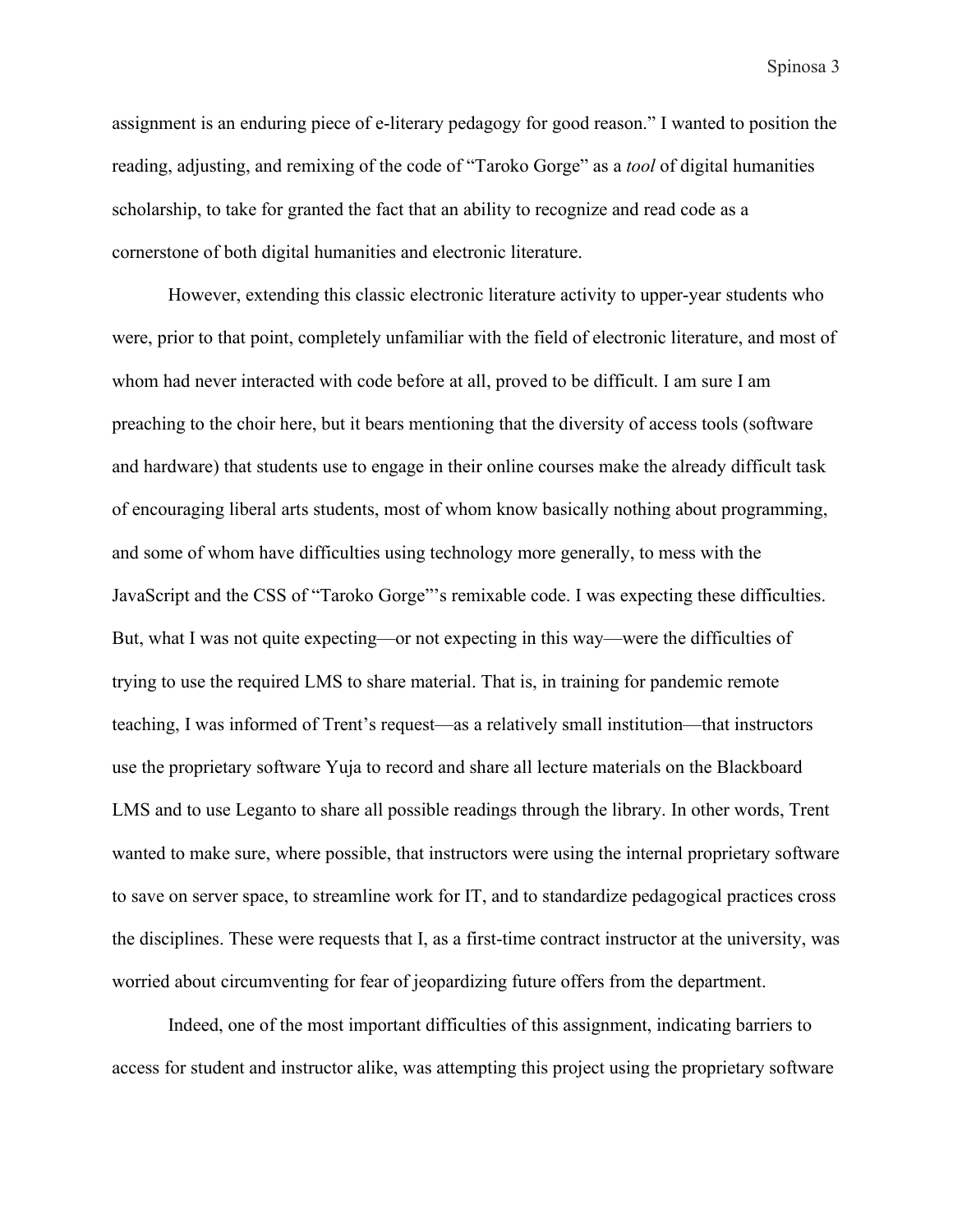of the LMS, including unique platform dependencies and an inability to have students collaboratively or separately work on the and test the code within the LMS itself. There was also, of course, the problem of trying to share parts of the code in the forums which would not properly display because of translation issues with the LMS platform. I was getting frustrated and running out of time, and the students were starting to feel *more* instead of *less* alienated by the coding activity.

Essentially, the job of incorporating electronic literature when teaching using a learning management system involves a little of what Davin Heckman calls a "a patient strategy" (277) in his contribution to the aforementioned Grigar and O'Sullivan volume. This essay—appropriately titled "Learning as You Go: Inventing Pedagogies for Electronic Literature," Heckman urges burgeoning electronic literature professors to work

compiling research that speaks to the specific institutional context that one operates in, seeking areas in which electronic works complement or complicate existing curricula in a meaningful way, and work diligently to create places in the curriculum that can include electronic literature as a standalone subject or part of a dynamic portfolio of rhetorical, computational, and/or aesthetic practices that make sense within a broader educational setting (ibid.)

The call is persuasive and, I would argue, *important* towards fostering critical digital literacies in our classrooms. But, as Heckman nods to the extra work involved in creating spaces—literal, virtual, and metaphorical—for pedagogies of electronic literature, I cannot help but wonder how the lack of access, influence, and time of the adjunct professor affects the ability to incorporate digital literatures into existing syllabi, and to insist on e-literary study within our departments.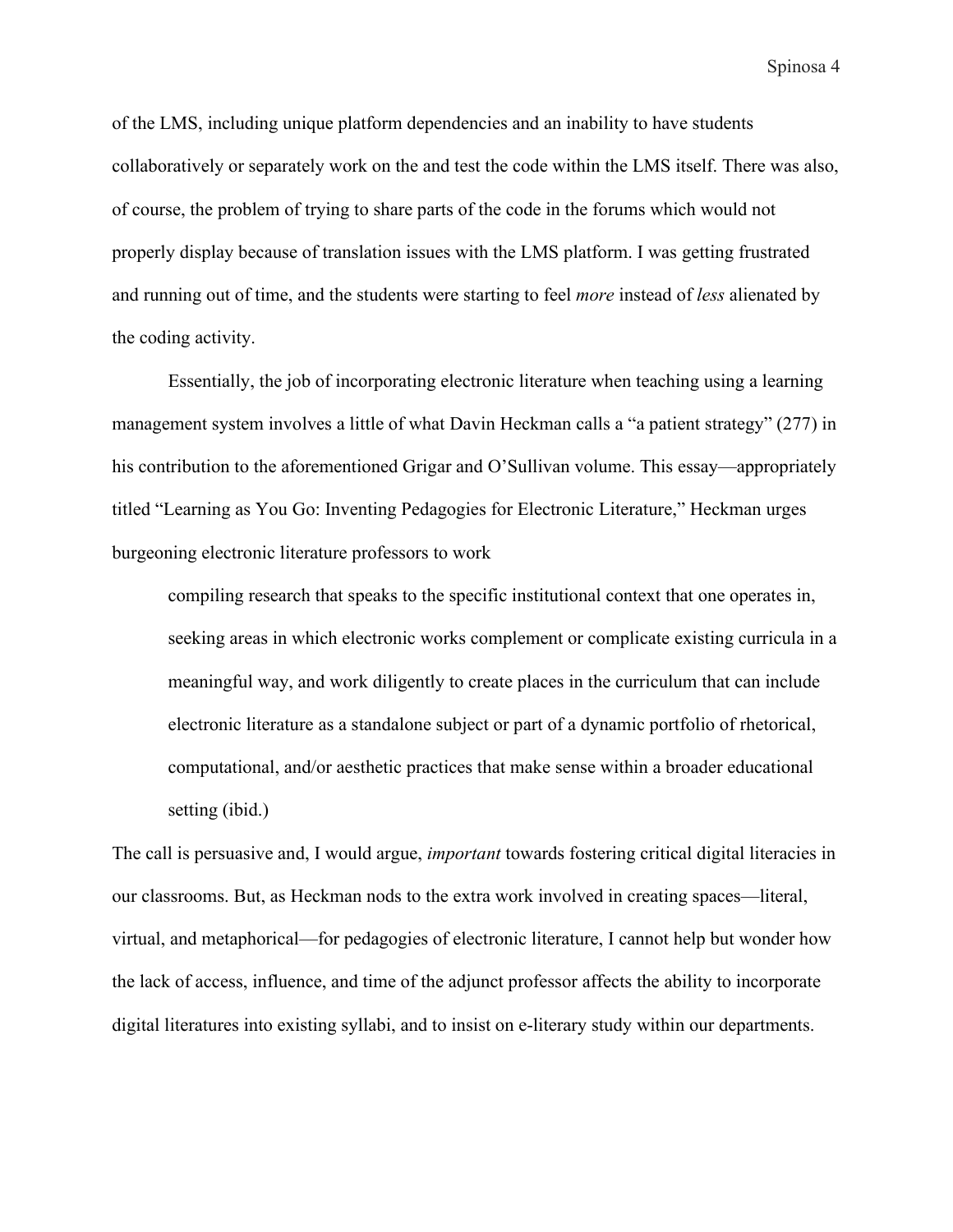Being an adjunct instructor requires a lot of "Learning as You Go," and a number or workarounds. And ultimately, unable to distribute and collaboratively work on our "Taroko Gorge" remixes using the LMS platform, I eventually had to move outside of the platform with which my students had finally become comfortable. What I ended up doing was, with the help of a programmer friend of mine Jon Orsi, was to share the editable code using [JSFiddle,](https://jsfiddle.net/) a "free code-sharing tool that allows you to edit, share, execute and debug Web code within a browser." Marketed as a "Code Playground," JSFiddle allowed Orsi to input Montfort's code into the JSFiddle browser, separating the JavaScript and the CSS stylesheet, and allowing for an inbrowser run of the code to see edits in real-time and to check for bugs.

The workaround worked, and students were able to take the edited code, "fork" it, and start editing on their own. Most still found the experience to be frightening, but those that spent the time—and watched the Yuja © recorded Zoom © call between Orsi and I designed to ease them into the process—ended up producing remixes and feeling accomplished and a bit more agential in the digital realm. I considered the overall activity to be a success. But, upon reflection for this paper, I was struck most by the stark contrast, in interface, appearance, and implied audience, between the open-access JSFiddle I used as a workaround, and the proprietary industry-standard LMS that we used for the rest of the course. JSFiddle is dark and minimalist



(see Figure 1), reminiscent of a 90s cyberpunk hacker film. It is clear a place where programmers can adjust—and can even collaborate!—on the code

*Figure 1. Our JSFiddle of "Taroko Gorge."*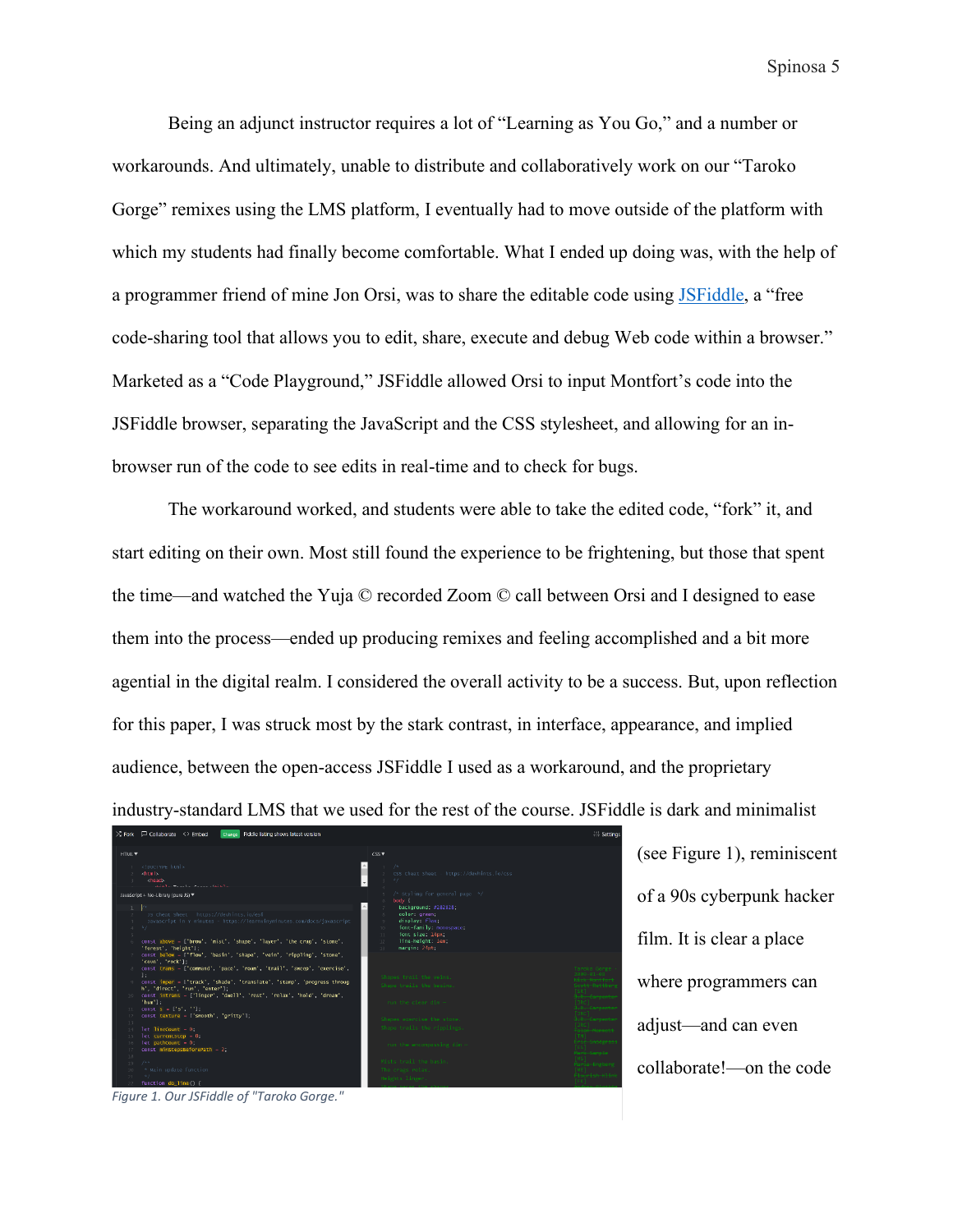before moving it to the project itself, a necessarily temporary, liminal space, and one that is wellsuited for the temporariness of the coding used by students remixing "Taroko Gorge." On the

contrary, Blackboard bears all the markers of a sleek, designed, and clearly proprietary LMS (see Figure 2). I am not blowing anyone's mind to make such an observation. The two platforms differ radically in funding, size, and intended use. But, the



*Figure 2. A screenshot of our course Blackboard page.*

incongruity of the two platforms—and how much their appearance demonstrates this—brought to the fore the question of how and where students have become familiar with technology, and how alienated students from outside of technological disciplines are with code, with programming language, with the back end at all.

Of course, one of the primary learning objectives of an assignment like the "Taroko Gorge" remix is building the critical digital literacy of recognizing that all digital texts are two texts: a code, and its reconstitution. I remember distinctly and fondly the empowerment I felt when I was able to adjust the JavaScript on my own the first time. Following Serge Bouchardon's arguments in his "Mind the Gap! 10 Gaps for Digital Literature," this assignment is designed to at least in part reveal the basic mechanisms of how code shapes the digital text to readers who do not know how to program, as was the case for every student who took this course with me. And, though I am learning slowly but surely how to program on my "spare time"—an inside joke for any other adjunct instructors—I am not a programmer, and I am not a computer